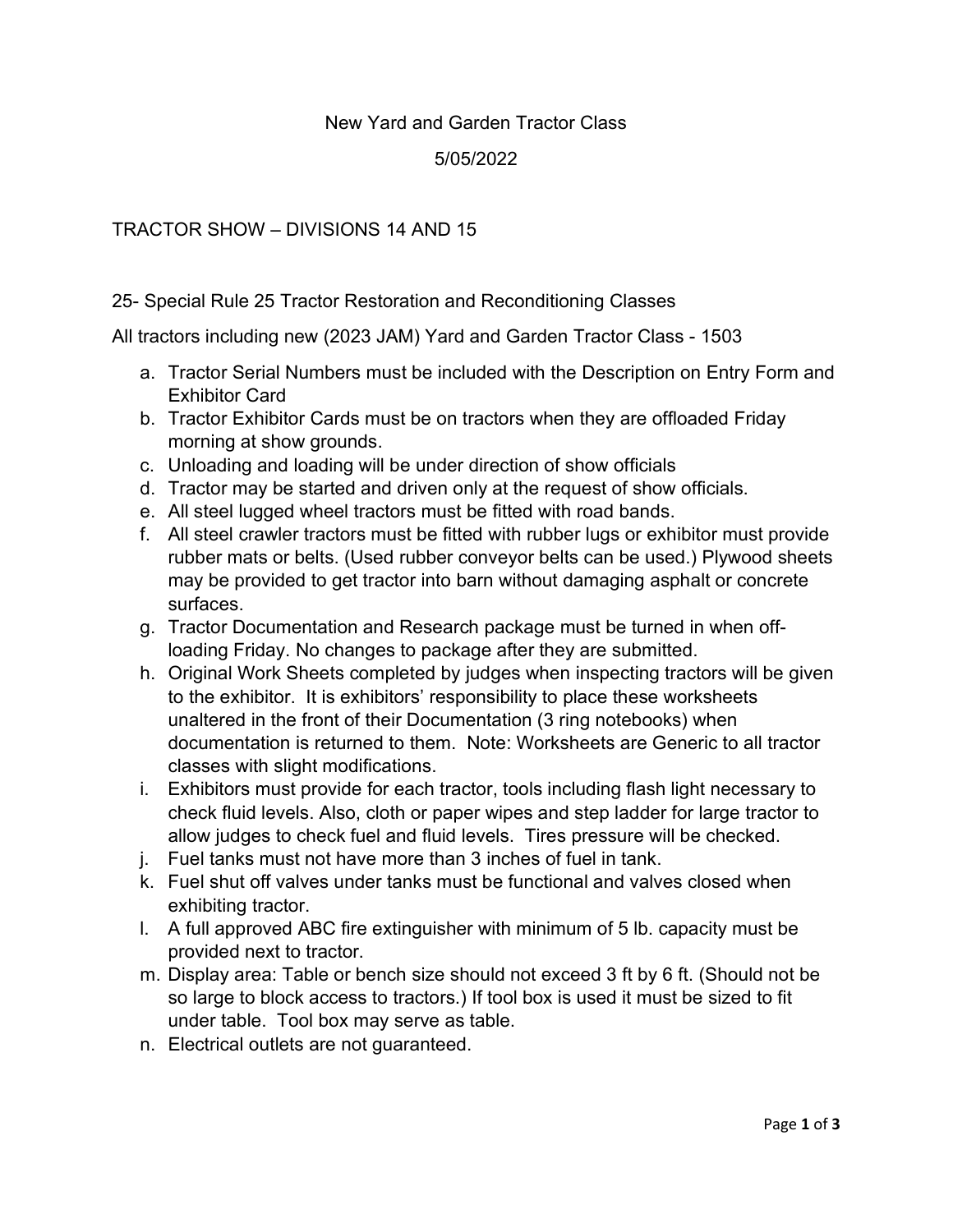- o. Caution tape is not necessary and should not be used. Sign may be used to request public to keep off tractor.
- p. Drip pans under tractor **should not** be used when exhibiting tractor. Any fluid drips to floor must be wiped up.
- q. Specific instructions and safety issues are addressed below.

26 DIVISION 14 – Restoration Classes 1401- 1402 & 1501

Division 14 – Early Model Tractors – Restoration

Same as in Premium List

27 DIVISION 15 – Repair and Reconditing Classes- 1502 & 1503 – Judging Criteria

1502 Same as in Premium List

Special Descriptions and Information for NEW Class- 1503

1503 Yard and Garden Tractors (including riding lawnmowers)

- a) Year models 2000 to present
- b) Maximum Size 30 engine horsepower. Wheels Steel rims must not be larger than 16 inches diameter.
- c) Zero turn radius models are allowed in this class.
- d) ATVs, racing mowers and quarter scale tractors are not included in this class
- e) Class is a repair and reconditioning class. Restoration to original condition is not required but the garden tractor should be near original function and include its mower deck.
	- Only components that require repair or reconditioning are addressed.
	- Worn or old components should be repaired or replaced including belts, hoses, tires, wiring harnesses and electrical terminals including starting motors if equipped, switches and lights.
	- All safety devices sensors and switches incl ROPS that were included on new tractor are required, including safety labels. All guards and mower blades must be functional and in place. This includes seat and mower deck safety switches.
	- New or repaired seats including seat belts, (if originally equipped) are required.
	- Any Optional equipment/components attached to tractor must be in good repair. For example, tractor may be equipped with operators' canopy, extra lighting and accessories.